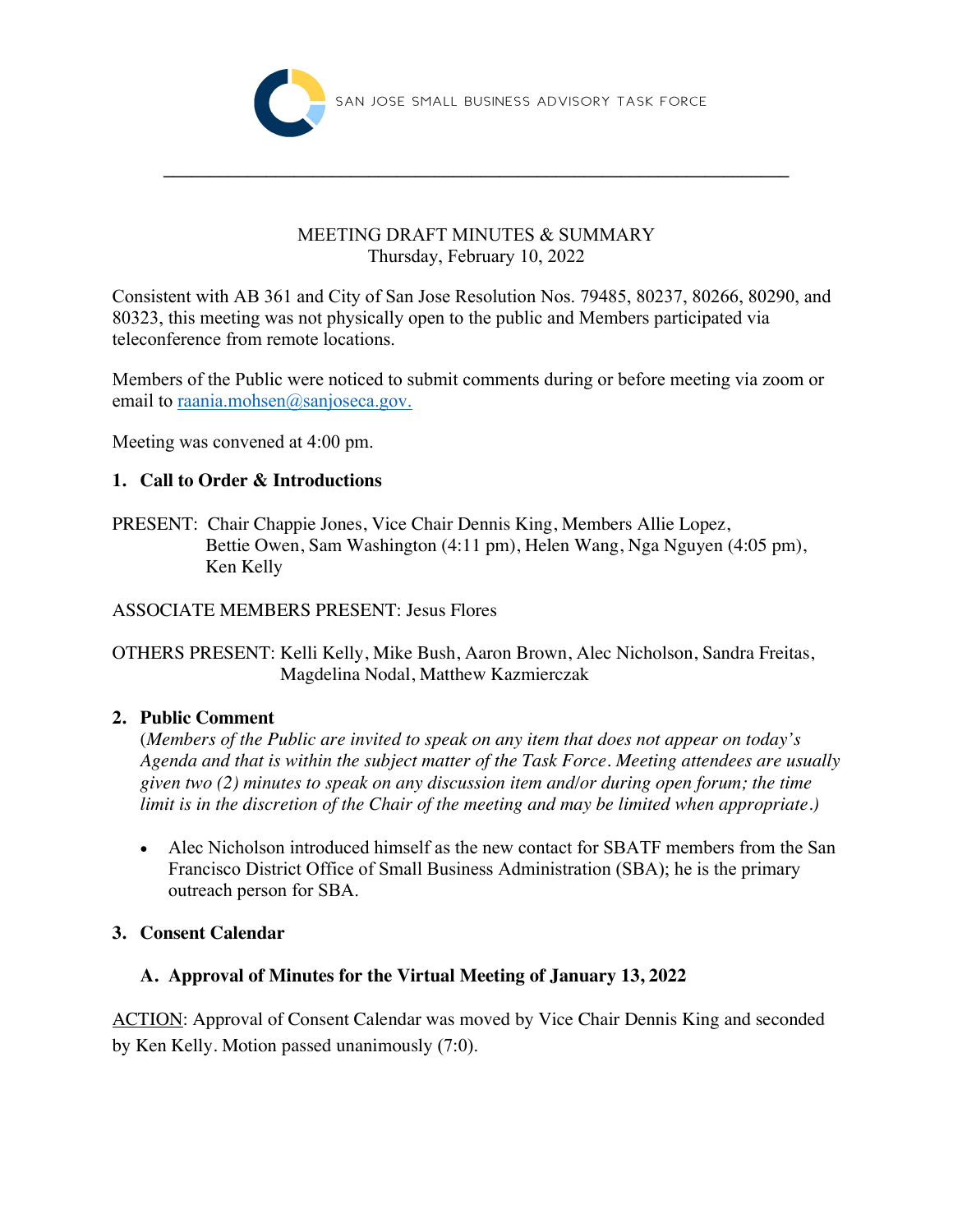#### **4. New Business**

#### **A. Construction Academy Research: Digital Experience (Sandra Freitas)**

- The Public Works Department has refreshed the Construction Academy as a series of six seminars via a new digital experience for general contractors and subcontractors.
- The program is now fully remote and can be completed according to the participants' schedules and at their leisure.
- It provides FREE six-week contracting webinars intended to educate participants on how to bid and manage a City Public Works contract.
- This year, the series of seminars will be made available over the course of two months, where participants will be able to have access to all the material, videos and any additional resources in order to be successful while completing the series and final exam.
- With the seminar series being fully online, this will allow participants to have more ease and flexibility with their completion of the program and will allow them to review the material as many times as needed.
- This entails prerecorded presentations from the Spring 2021 session, including additional handouts, test, etc.
- The six sessions are as follows:
	- o Session 1: Orientation and explanation of procurement and bidding process.
	- o Session 2: Contract review and standard classification
	- o Session 3: Preconstruction and communication chain
	- o Session 4: On site operation
	- o Session 5: Project completion
	- o Session 6: Certifying payroll

Input from Task Force Members included the following:

- Ouestion: How are environmental contractors being included? *Answer:* We do have contact with our environmental services and will be sharing this opportunity with them to share.
- Question: Is the website and training materials available in multiple languages? *Answer:* At this time, no. This service was offered in the past and was not utilized. It is noted that if participants need translation, the service can be provided.
- Question: Is there anything they receive once they have completed the program, such as a certification?

*Answer:* Yes, there is a certificate of completion that will be given to each participant.

- Vice Mayor Jones suggested after completion the participants should receive a letter from the SBATF congratulating them and offering them continued support.
- Question: What is your outreach plan and how can our Task Force help with that? *Answer:* Assistance in outreach is needed from the Task Force Members. Our social media kit includes all the messaging you will need to post on social media outlets and include in newsletters, etc., Staff is also available to come to any chamber or association meetings to introduce the Academy and provide opportunity awareness events. During outreach, it is important to direct folks to the FAQ page.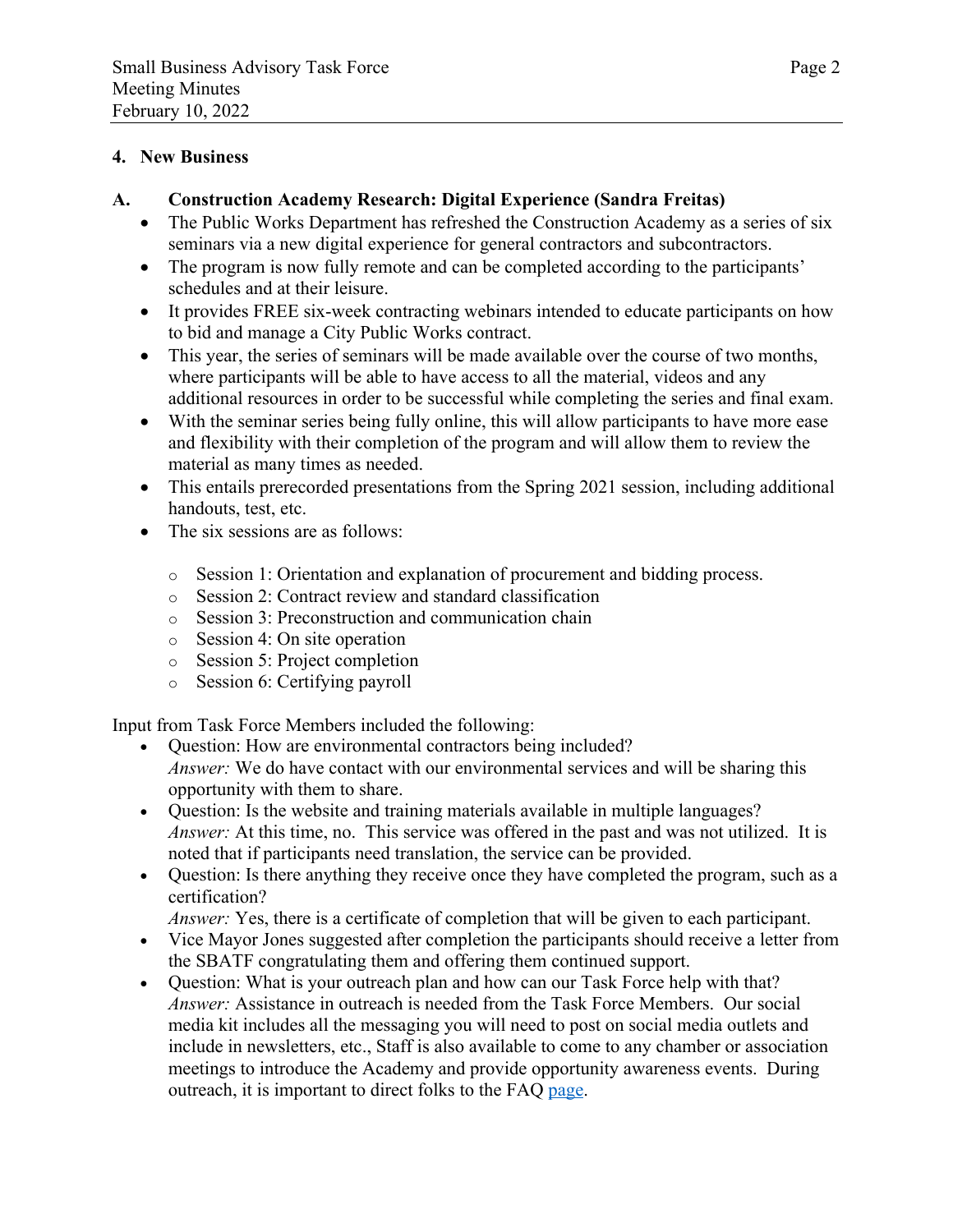## **B. Mineta San Jose International Airport Disadvantaged Business Enterprise Program (Magdelina Nodal)**

- SJC (Mineta San José International Airport) ACDBE program is the Airport Concession Disadvantaged Business Enterprise program.
- This program helps with businesses that want to participate in concession retail, food and beverage, rental car, or anything that does business within the airport terminals.
- The DBE program is the Disadvantaged Business Enterprise program and has more to do with construction contracting goals. E.g. construction on runways, terminal constructions, etc.
- Both of these programs work on triannual goals.
- Some of the goals and achievements in the last three years included the following:
	- o ACDBE FY 2018-2020 goal for non-rental cars was 3.64%; the goal was surpassed at 16.2%.
	- o Rental car goals were also surpassed by 4.6%
- Most of rental cars are not DBE's so we get participation through the supply chain.
- DBE triannual goal for FY 2021-2023 that is 10.10% for Non-Rental car and .40% for Rental Car.
- Regarding outreach efforts and posting contracts for bidding, SJC uses Biddingo, just like other departments across the City.
- SJC also engages in various outreach events throughout the year.

Input from Task Force Members included the following:

- Question: What is the basis for the goals? *Answer*: For all goals, a very specific FAA methodology is utilized, and consultants create the goals for both ACDBE and DBE and SJC staff determines how many people in their work area qualify as DBE's.
- Question: What happens in the opportunity awareness meetings and when is the next one?

*Answer*: The next one is soon but an official date is not in place yet. The opportunity awareness meetings only happens when SJC is in process of building a goal.

• Question: Do you facilitate the partnership of primes and subcontractors on bidding? *Answer*: Yes, and pre bidding meetings will be resuming soon.

# **5. Announcements**

- City has passed an ordinance that mandates all City employees to be fully vaccinated and boosted; this mandate applies to all commission, committee, and task force members. Someone from the District 1 Office or the City Clerk's Office will be reaching out to each member to verify vaccination status.
- Regarding the Task Force's efforts regarding ADA compliance and increasing access to resources for small businesses, Assemblymemebr Alex Lee has introducing AB 2164 to support local jurisdictions by sustaining funding to improve accessibility in their regions.
- The County will soon be launching a grant program for microbusinesses.